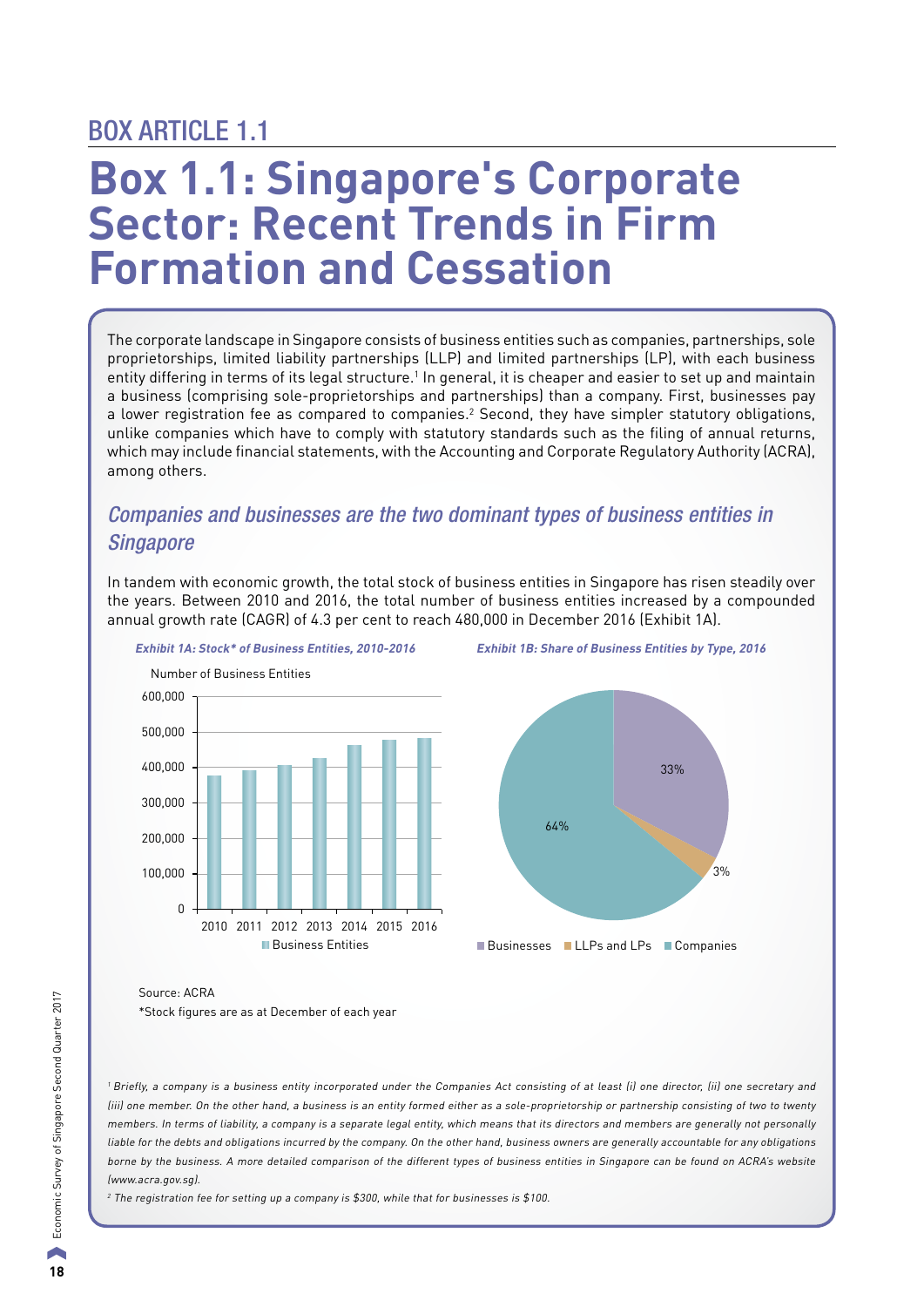The large majority of business entities in Singapore are companies and businesses. As at 2016, companies and businesses made up around 64 per cent and 33 per cent of total business entities respectively (Exhibit 1B). The remaining 3 per cent of business entities comprise LLPs and LPs. Given the dominant share of companies and businesses in our corporate landscape, the rest of this article focuses on recent trends in the formation and cessation of companies and businesses based on data from ACRA. $^3$ 

## *The stock of both companies and businesses has generally increased over the years, although there was a slight dip in the stock of businesses in 2016*

Over the 2010 to 2016 period, the stock of companies has grown at a healthy rate of 6.0 per cent on a CAGR basis (Exhibit 2). The rising stock of companies is reflective of the positive net flows of companies annually, with the number of new companies formed exceeding the number of companies that ceased operations every year between 2010 and 2016.

As for businesses, the stock of businesses remained stable from 2010 to 2013, before rising in 2014. The increase in the stock of businesses in 2014 was due to robust business formation, even as business cessation remained stable. However, on the back of slower economic growth in 2015 and 2016, business cessation picked up pace while the number of new businesses formed declined. This led to the stock of businesses dipping slightly in 2016.



**Exhibit 2: Stock\* of Companies and Businesses, 2010-2016**

Source: ACRA

\*Stock figures are as at December of each year

The following sections describe the formation and cessation trends for companies and businesses in greater detail.

## *The number of new companies and businesses formed in Singapore has remained healthy in recent years*

The formation of new companies and businesses is an important indicator of economic health. In particular, the creation of new firms leads to the generation of new jobs and investments. A high level of firm entry may also reflect strong entrepreneurial activities, which could in turn bring about greater experimentation and the introduction of innovative technologies, processes and business models. Collectively, these would contribute to an economy's competitiveness and dynamism.

<sup>3</sup>The analysis is based on the latest data available, which is published on the Department of Statistics' website (www.tablebuilder.singstat. gov.sg). The statistics on the cessation of business entities have been revised to provide a more accurate reflection of the cessation trends. An explanation of the revisions made can be found on the Department of Statistics' website.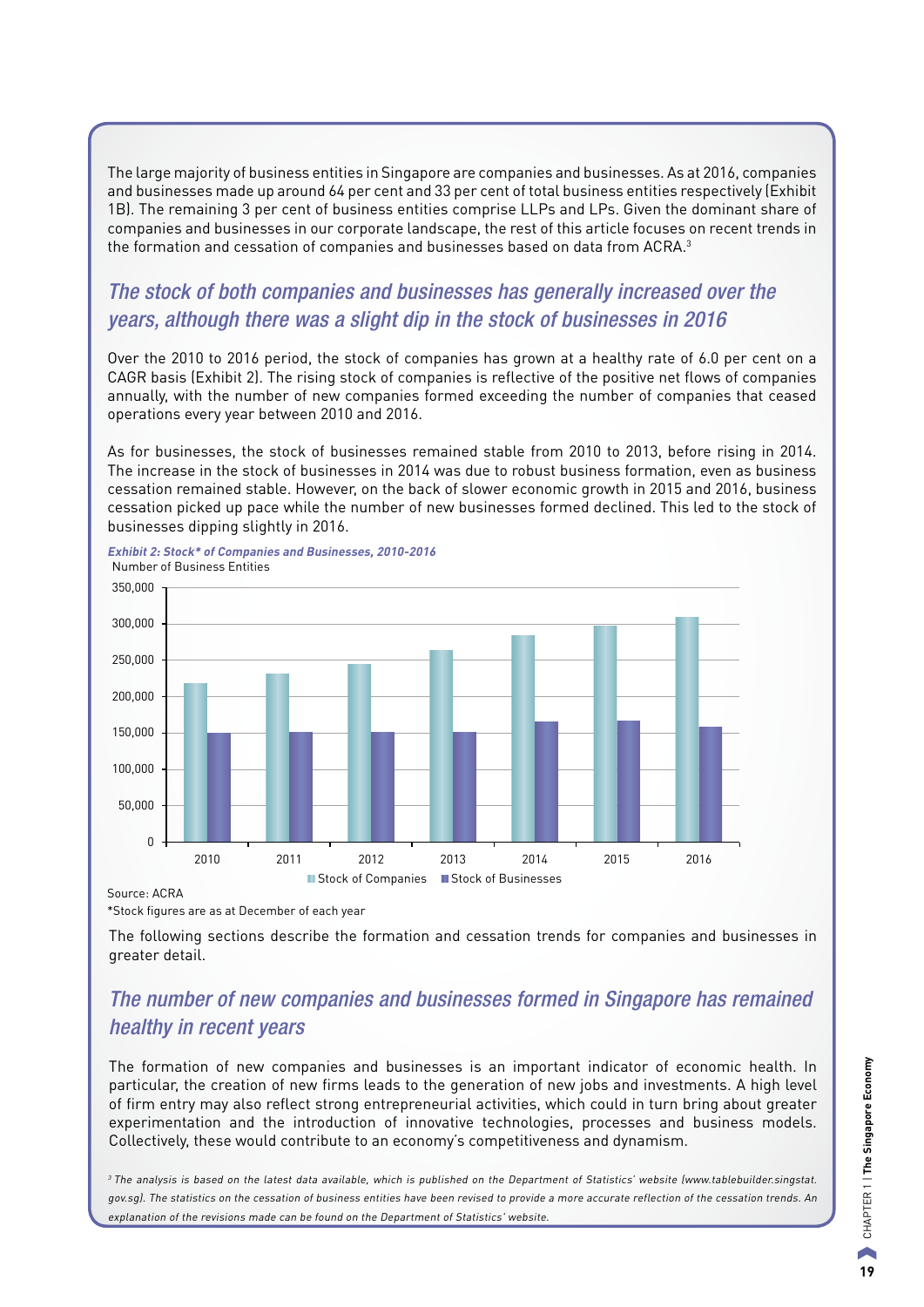Between 2010 and 2016, the number of new companies formed in Singapore grew by 4.1 per cent on a CAGR basis. Notably, the number of new companies formed rose steadily from 2010 to a record high of 38,480 in 2014, before moderating in 2015 and 2016 in tandem with a slowdown in the economy. Notwithstanding the moderation, company formation in 2015 and 2016 remained healthy, with an average of 34,740 new companies formed annually, higher than the historical average of 32,570 per annum over the preceding five years from 2010 to 2014 (Exhibit 3).

In terms of sectors, the business services, wholesale trade and information & communications sectors were the main contributors to overall company formation over the period of 2010 to 2016. In 2016 alone, the number of new companies in the business services and wholesale trade sectors grew by 5.5 and 2.6 per cent respectively. The increase in the number of companies formed in the business services sector was in turn driven by robust company formation in the professional, scientific & technical activities segment. Similarly, the number of companies formed in the information & communications sector rose by 7.9 per cent. Growth was mainly driven by new companies in the IT & information services industry, underscoring the increasing prominence of the digital economy.

#### **Exhibit 3: Number of Companies Formed by Sectors, 2010 – 2016**

 $\Omega$ 5,000 10,000 15,000 20,000 25,000 30,000 35,000 40,000 2010 2011 2012 2013 2014 2015 2016 Manufacturing **Construction Construction**<br>Retail Trade Construction & Storage **Construction & Commodation & Food Services** Retail Trade Transportation & Storage<br>Information & Communications Transportation & Insurance **Information Entity Communication Entity Financial & Insurance Business Services** Other Services Industries Number of Companies

Turning to businesses, the number of new businesses formed rose at a CAGR of 2.2 per cent between 2010 and 2016. Following stable business formation trends between 2010 and 2013, business formation spiked in 2014 before moderating in 2015 and 2016. However, notwithstanding the decline in business formation in 2015 and 2016, the average number of new businesses formed annually in the two years, at 27,800, was still higher than the annual average of 25,700 seen over the period of 2010 to 2014 (Exhibit 4).

At a sectoral level, business formation trends for the various sectors were relatively stable between 2010 and 2013, with the retail trade and information & communications sector contributing the most to overall business formation. The sharp increase in overall business formation in 2014 was mainly due to new businesses being formed in the retail trade sector, including a mixture of brick-and-mortar and online shops (104 per cent). By 2015 and 2016, business formation in the retail trade sector has moderated, in part due to headwinds facing the sector given sluggish sales and labour constraints. This contributed to the bulk of the decline in overall business formation during this period. Other key contributors to the decline in overall business formation were the business services and wholesale trade sectors. By contrast, the number of new businesses in the transportation & storage sector surged by close to 300 per cent and 39 per cent in 2015 and 2016 respectively. This was in turn driven by new businesses entering the land transport segment, likely due to new business registrations by drivers providing private car-hire services via platforms such as Uber and Grab.<sup>4</sup>

<sup>4</sup> All cars used in the provision of a car hire service must be commercially registered under a business entity.

Source: ACRA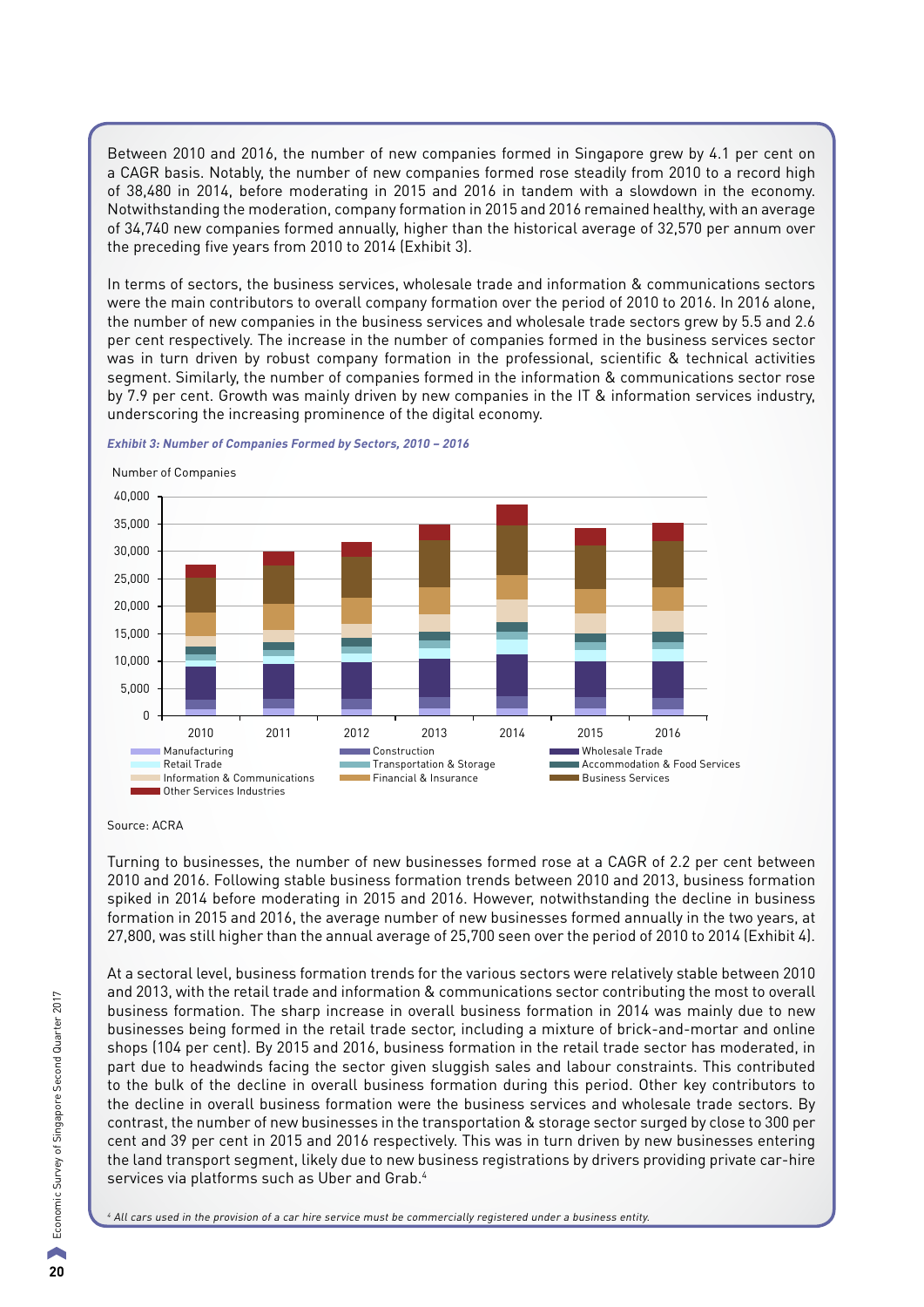

#### Source: ACRA

## *However, company and business cessations have seen an increase in recent years, in line with the economic slowdown and on-going economic restructuring*

Firm cessation is an inherent part of economic restructuring, in which unproductive firms exit the market, thus freeing up capital and labour so that they can be put to better use.<sup>5</sup> At the same time, changes in firm cessation may also be a reflection of the business cycle, with firm exits increasing in tandem with weaker economic conditions.

In Singapore, the absolute number of company and business cessations has seen an increase since 2015, after remaining relatively stable in the preceding years (Exhibits 5A and 5B). As the increase in the cessation numbers could in part be a reflection of the larger stock of companies and businesses in the economy over time, especially in light of the strong formation trends in 2014, it would also be useful to examine how the cessation rate<sup>6</sup> of companies and businesses has changed over time (Exhibit 6).

**Exhibit 5A: Number of Companies Ceased, 2010-2016 Exhibit 5B: Number of Businesses Ceased, 2010-2016**



#### Source: ACRA

<sup>5</sup> For instance, an earlier MTI study found that between 2009 and 2013, the firms that exited the manufacturing sector were less productive on average than the entering firms. (Source: "Firm Dynamics And Their Impact on Productivity Growth In The Manufacturing Sector", Economic Survey of Singapore, 2016)

<sup>6</sup> Cessation rate is calculated as the number of firms that had ceased in a particular year out of the total number of firms at the end of the preceding year.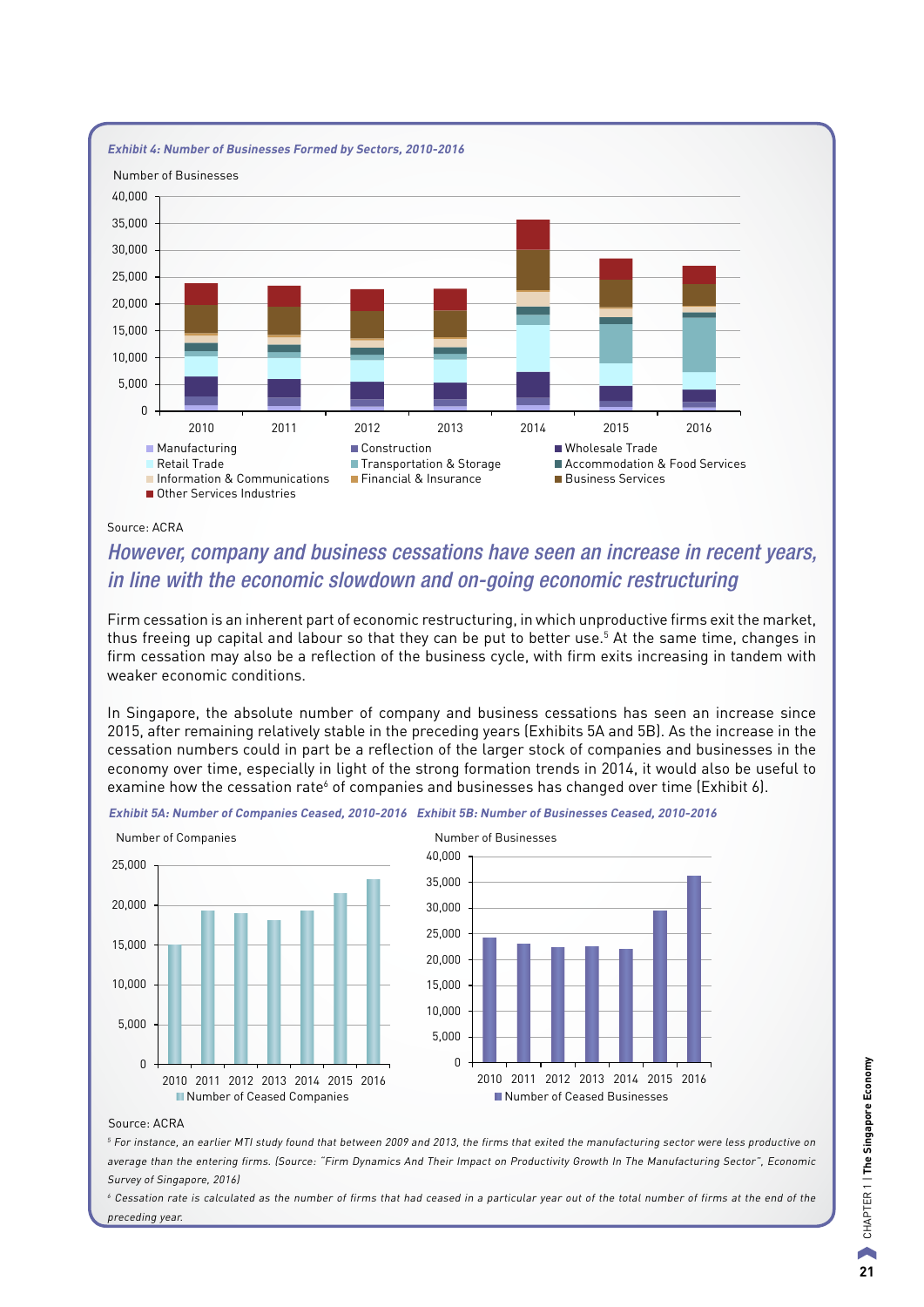

Source: MTI Estimates based on ACRA data

Based on the cessation rates, a few salient observations can be made.

First, the cessation rate of businesses over the 2010 to 2016 period is roughly double that for companies. The higher cessation rate may in part be explained by the nature and dynamics of businesses. For instance, due to the ease and lower cost of registering a business with ACRA, it is likely that entrepreneurs may register a business to experiment and test out a new concept, with many subsequently ceasing their operations if the concept does not work out.

Second, there was a slight pickup in the cessation rate of companies in recent years, from 7.3 per cent in 2014 to 7.6 per cent in 2015 and further to 7.8 per cent in 2016. This could be due to the economic slowdown in 2015 and 2016, as well as on-going economic restructuring. Nonetheless, the cessation rate as at 2016 was still lower than the levels recorded in 2011 and 2012, suggesting that the overall corporate health of companies has not deteriorated significantly.

On the other hand, the cessation rate of businesses rose considerably in the last two years to reach 22 per cent in 2016. This suggests that businesses may be more vulnerable to economic slowdowns than companies, as they likely have weaker balance sheets and may lack access to financing to tide over a period of slower economic growth. This could be especially the case for younger businesses, as a significant proportion of the businesses that ceased operations in 2015 and 2016 were less than two years old.

*The pickup in company and business cessation in 2015 and 2016 was seen across all sectors, with the retail trade sector being one of the more significant contributors to the increase*

By sectors, the increase in company closures in 2015 and 2016 was broad-based, with all sectors recording a larger number of exits in these two years (Exhibit 7). In particular, the business services and wholesale trade sectors contributed the most to the overall increase in company cessation in the two years, with the number of company closures in these two sectors rising by 11 per cent and 7.9 per cent per annum on average respectively. Notably too, the number of company closures in the retail trade sector rose by 20 per cent per annum on average in 2015 and 2016, significantly higher than the 9.3 per cent seen in 2014.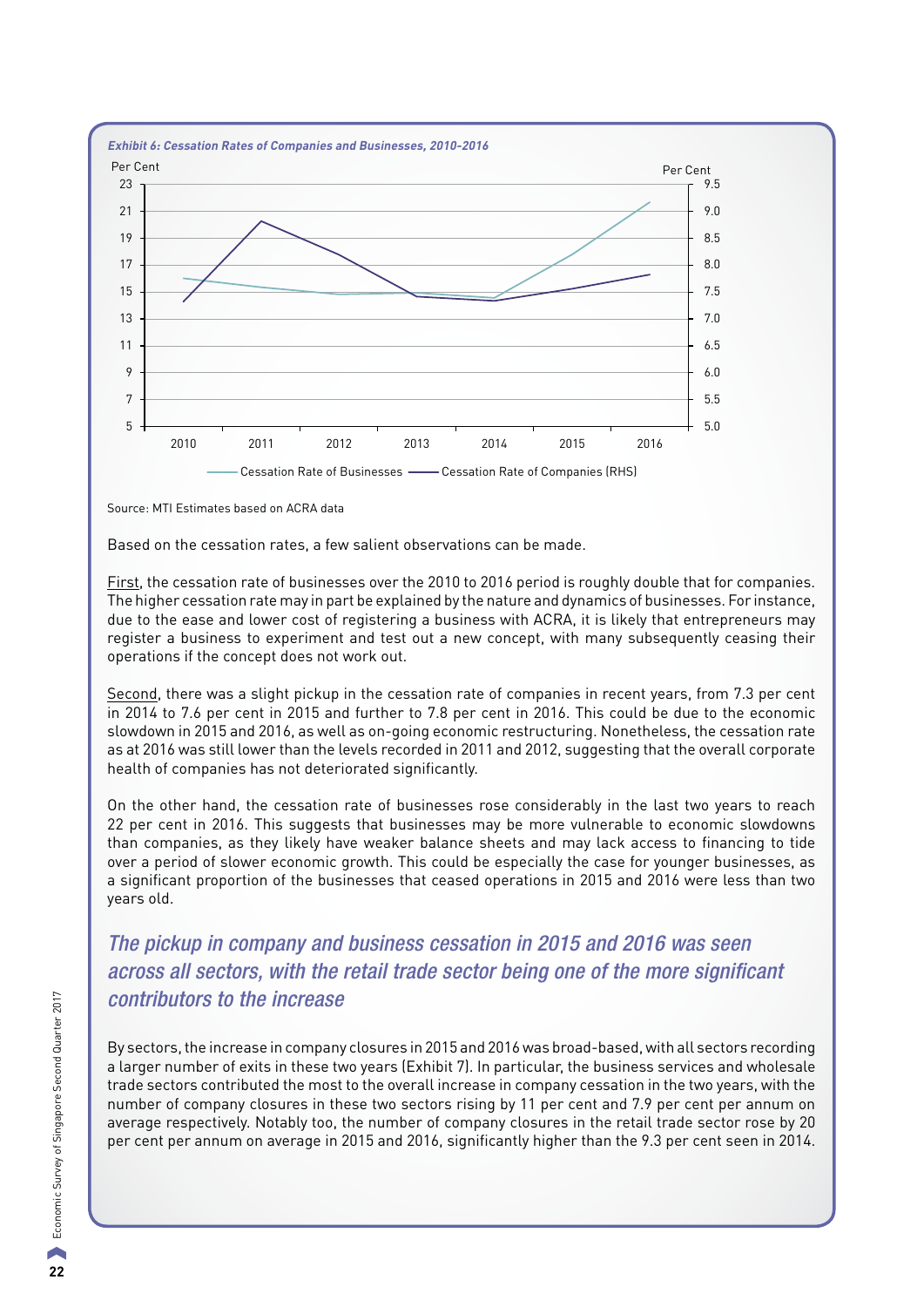

Source: ACRA

As for businesses, while all sectors saw a rise in business cessation in 2015 and 2016, most of the increase in overall business cessation in these two years could be attributed to the retail trade and transportation & storage sectors (Exhibit 8). The rise in business cessation in the retail trade sector reflects the sluggish business environment faced by retailers in recent years, and also comes on the back of the spike in the number of new businesses formed in the sector in 2014. On the other hand, the increase in the number of businesses that ceased operations in the transportation & storage sector could be due to the exits of drivers providing private car-hire services after having tried it out for one to two years.

#### **Exhibit 8: Number of Businesses that Ceased by Sectors, 2010 – 2016**



Source: ACRA

**23**CHAPTER 1 | **The Singapore Economy** CHAPTER 1 | The Singapore Economy  $\blacktriangle$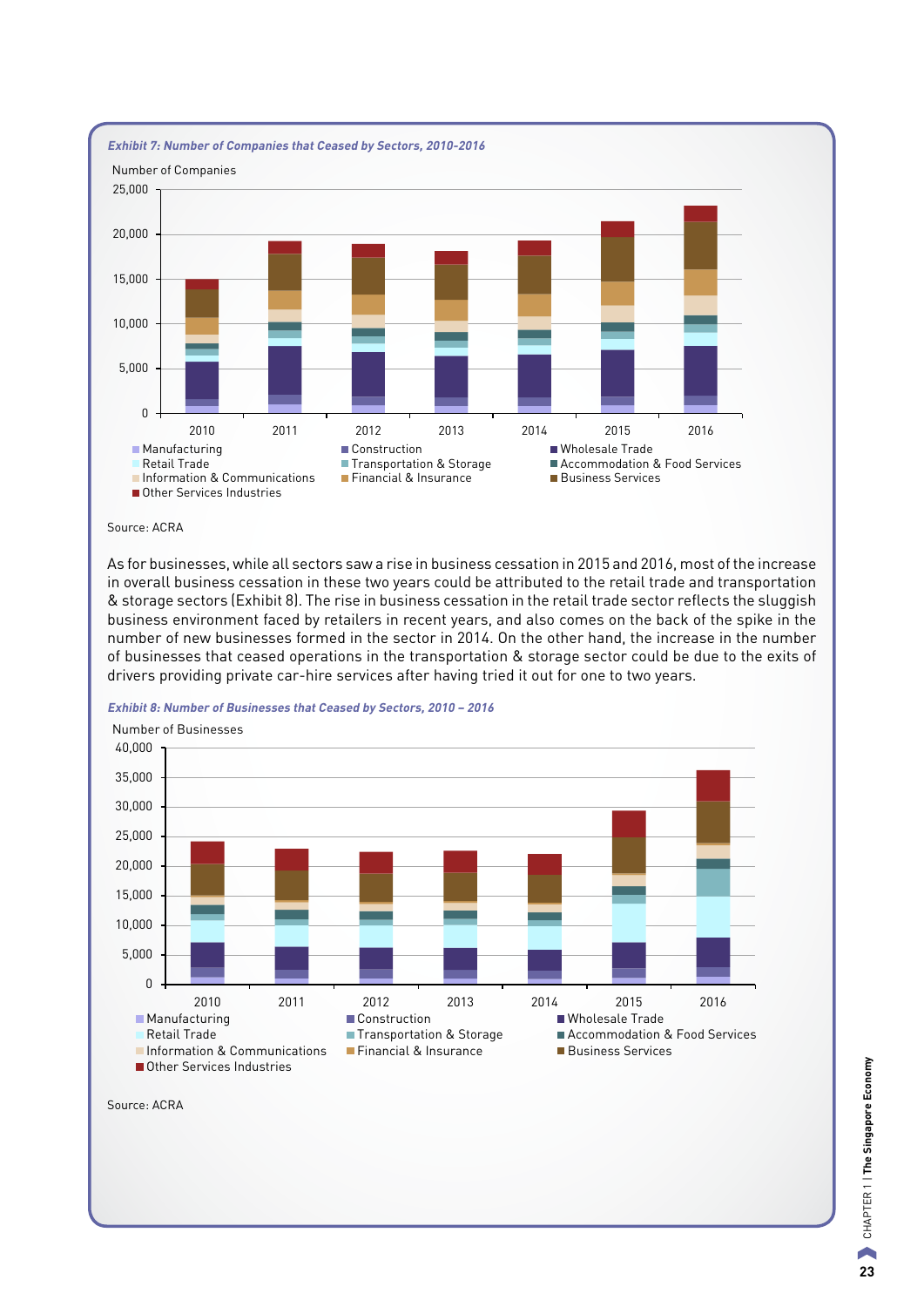### *Conclusion*

Notwithstanding the challenging business environment in recent years, the number of new companies and businesses created has remained at healthy levels. While the number of companies that ceased operations has risen since 2015, the cessation rate of companies has remained relatively stable, having seen only a slight pickup. On the other hand, businesses seem to be more vulnerable to the vagaries of the economic cycle, as observed by the larger increase in their cessation rate since 2015. Much of the increase in business cessation in the last two years can be attributed to the retail trade and transportation & storage sectors.

Looking ahead, the outlook for business entities in Singapore is expected to improve this year relative to 2016. Underscoring this, the latest SBF-DP SME Index, which tracks the sentiments of small- to mediumsized firms (SMEs) in Singapore, showed a modest uptick in business sentiments amongst SMEs for the second half of this year. Nevertheless, the Government will continue to closely monitor the health of the firms in our economy.

Contributed by:

Reuben Foong Economist Economics Division Ministry of Trade and Industry